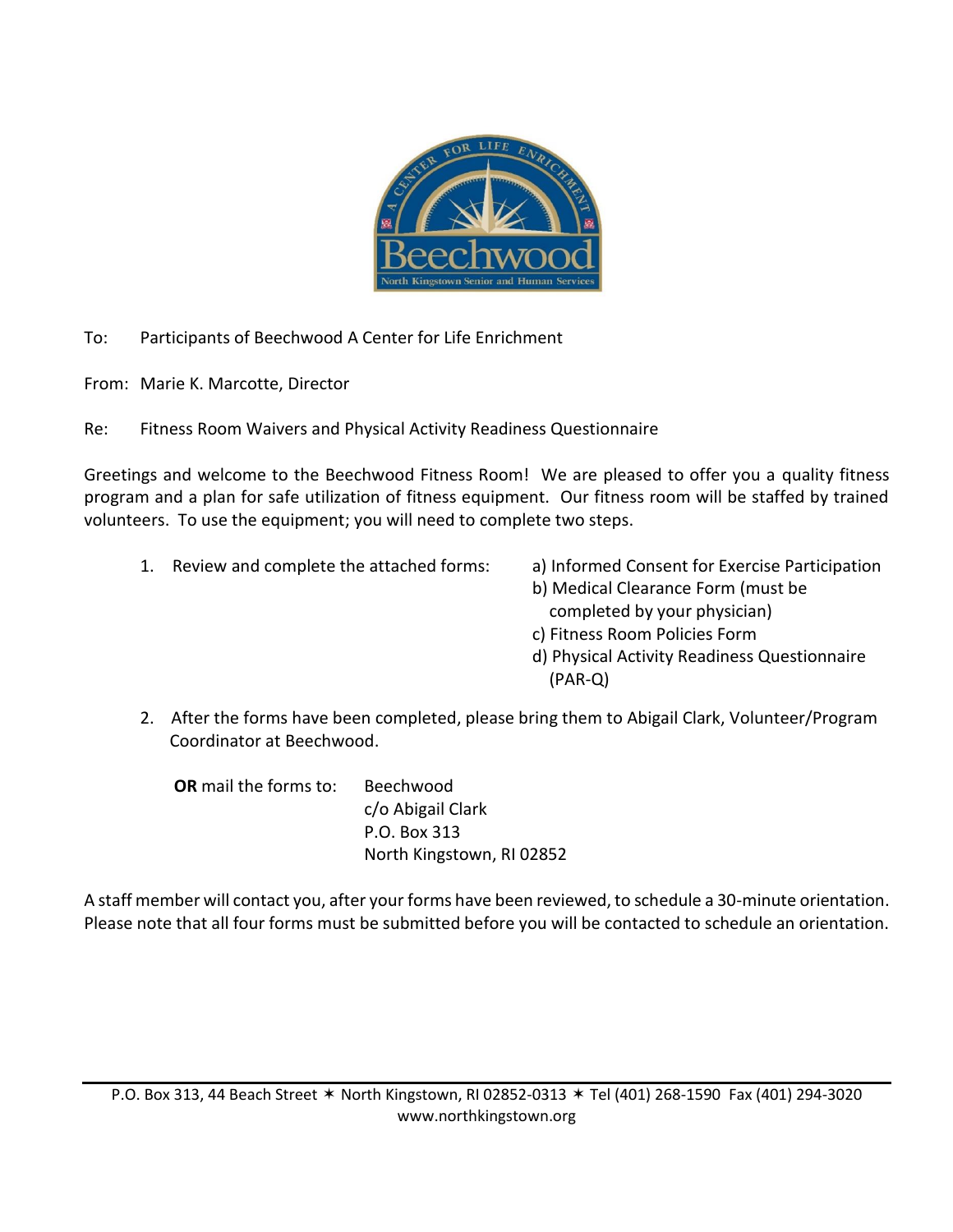# Last Name

#### **North Kingstown Senior & Human Services: Informed Consent for Exercise Participation**

I desire to engage voluntarily in personal exercise training at Beechwood A Center for Life Enrichment in order to improve my physical fitness. I understand that the activities are designed to place a gradually increasing workload on the cardio-respiratory system to thereby attempt to improve its function. The reaction of the cardio-respiratory system to such activities cannot be predicated with complete accuracy. There is a risk of certain changes that might occur during or following the exercise. These changes might include abnormalities of blood pressure or heart rate.

I understand that the purpose of the exercise program is to improve, develop and maintain cardio-respiratory fitness, muscular strength and endurance. I will receive an orientation on the safe use of the exercise equipment and recommendations for an exercise program. The program is designed to place a gradually increasing workload on the body in order to improve overall fitness and may involve walking on a treadmill and/or riding on a stationary bike, as well as strength training using strength training equipment and free weights.

I understand that I am responsible for monitoring my own condition throughout the exercise program and should any unusual symptoms occur, I will cease my participation and inform the fitness room volunteer of the symptoms. Over time, changes may occur. If changes in physical and/or cognitive status are observed by monitors and/or staff, I understand a call may be placed to my primary care physician to report observations. A new medical clearance form may be required to ensure the safety of all.

In signing this consent form, I affirm that I have read this form in its entirety and that I understand the nature of the exercise program. I also affirm that my questions regarding the program have been answered to my satisfaction.

Medical clearance must be obtained prior to my participation in the Fitness Room. I agree to consult my physician and obtain written permission from my physician to participate in the Fitness Room.

Also, in consideration for being allowed to participate in the program, I agree to assume the risk of such exercise and further agree to hold harmless the Town of North Kingstown and the North Kingstown Senior Association and its staff members conducting the exercise program from any and all claims, suits, losses and related causes of action for damages, including but not limited to, such claims that may result from my injury or death, accidental or otherwise, during or arising in any way from the exercise program.

| Signature of Participant                       | Date                                                                                                                                                                                                                           |       |                                   |  |
|------------------------------------------------|--------------------------------------------------------------------------------------------------------------------------------------------------------------------------------------------------------------------------------|-------|-----------------------------------|--|
| <b>Please Print:</b>                           |                                                                                                                                                                                                                                |       |                                   |  |
|                                                |                                                                                                                                                                                                                                |       |                                   |  |
|                                                |                                                                                                                                                                                                                                |       |                                   |  |
| Street                                         | City                                                                                                                                                                                                                           | State | Zip                               |  |
| Telephone ( ) ________________________________ | Cell Phone (                                                                                                                                                                                                                   |       | ) <u>________________________</u> |  |
|                                                | Name of Personal Physician: example and the control of the control of the control of the control of the control of the control of the control of the control of the control of the control of the control of the control of th |       |                                   |  |
|                                                |                                                                                                                                                                                                                                |       |                                   |  |
| <b>Street</b>                                  | City                                                                                                                                                                                                                           | State | Zip                               |  |
| Limitations and Medications: National Assembly |                                                                                                                                                                                                                                |       |                                   |  |
|                                                | Telephone (                                                                                                                                                                                                                    |       |                                   |  |

Last Name:\_\_\_\_\_\_\_\_\_\_\_\_\_\_\_\_\_\_\_\_\_\_\_\_\_\_\_\_\_\_\_\_\_\_\_\_\_\_\_\_\_\_\_ First Name: \_\_\_\_\_\_\_\_\_\_\_\_\_\_\_\_\_\_\_\_\_\_\_\_\_\_\_\_\_ \_\_\_\_\_\_\_\_\_\_\_\_\_\_\_\_\_\_\_\_\_\_\_\_\_\_\_\_\_\_\_\_\_\_\_\_\_\_\_\_\_\_\_\_\_\_\_\_\_\_\_\_\_\_\_\_\_\_\_\_\_\_\_\_\_\_\_\_\_\_\_\_\_\_\_\_\_\_\_\_First Name: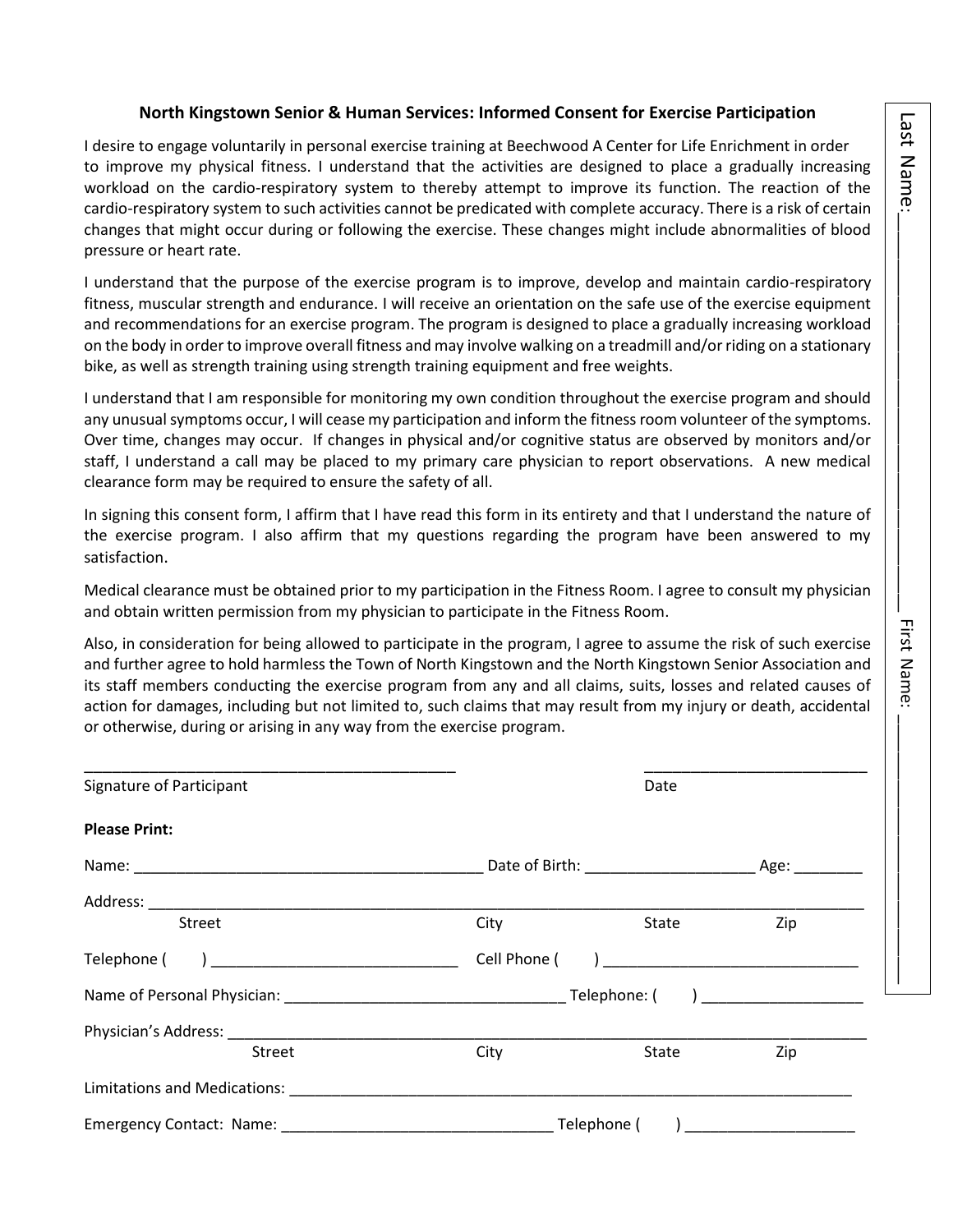

#### **MEDICAL CLEARANCE**

|                                                                           | at Beechwood, A Center for Life Enrichment. Our program includes the use of treadmills, seated ellipticals,<br>and a seated recumbent bike. An individualized orientation is given to each participant. |
|---------------------------------------------------------------------------|---------------------------------------------------------------------------------------------------------------------------------------------------------------------------------------------------------|
| <b>Pertinent Medical History:</b>                                         |                                                                                                                                                                                                         |
|                                                                           |                                                                                                                                                                                                         |
|                                                                           |                                                                                                                                                                                                         |
| Any Special Considerations or Precautions to Exercise:                    |                                                                                                                                                                                                         |
|                                                                           |                                                                                                                                                                                                         |
|                                                                           |                                                                                                                                                                                                         |
| recumbent bicycle and a seated elliptical without one-on-one supervision. | The person listed above is capable of independently utilizing fitness equipment, including a treadmill,                                                                                                 |
|                                                                           |                                                                                                                                                                                                         |
|                                                                           |                                                                                                                                                                                                         |
|                                                                           |                                                                                                                                                                                                         |
|                                                                           |                                                                                                                                                                                                         |

This form must be completed to use the fitness room. Please return this form to: North Kingstown Senior and Human Services, P.O. Box: 313, North Kingstown, RI 02852 or Fax to: 401-294-3020.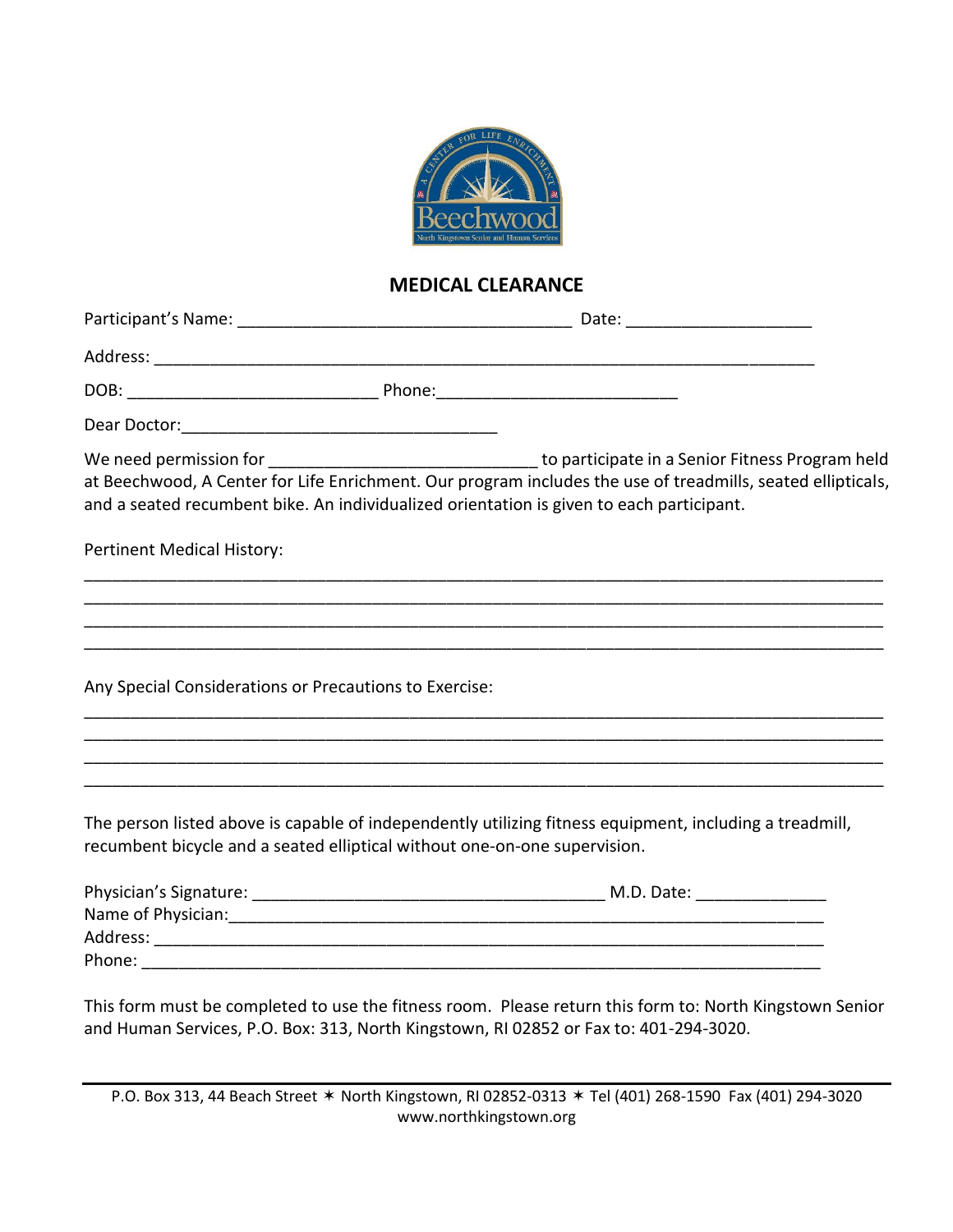

## **FITNESS ROOM POLICIES Hours Monday - Friday 8:30 a.m. to 12:30 p.m.**

- $\triangleright$  Maximum number of participants in the room at any one time will be six. **Safety is of the utmost importance. Please use good judgment when talking to participants who are using the exercise equipment to minimize their CHANCE OF injury.**
- ➢ Assessments and orientations will be done by **Appointment Only.**
- ➢ After assessment and orientation there **will not** be any one-on-one assistance.
- $\triangleright$  You must be able to utilize the fitness machines on your own.
- $\triangleright$  Fitness room monitors will staff the room.
- ➢ Water is the only beverage permitted in the Fitness Room. **No food or other beverages are permitted in the Fitness Room.**
- ➢ Monitors will oversee room capacity and machine operations. Monitors **will not** provide one-on-one assistance.
- $\triangleright$  Medical clearance and participant forms are required.
- $\triangleright$  There is a time limit on each machine of 30 minutes. Sitting on the machines and not using them will be prohibited.
- $\triangleright$  No one will be allowed in the room with wet shoes or sneakers. Appropriate attire must be worn at all times, including comfortable clothing and supportive athletic, rubber-soled shoes **(sneakers)**.
- $\triangleright$  Participants must clean all machines after use.
- $\triangleright$  Door is to remain open during hours of operation.

I understand and agree to the above Senior Center Fitness Room Policies.

Participant's Signature Date Date

\_\_\_\_\_\_\_\_\_\_\_\_\_\_\_\_\_\_\_\_\_\_\_\_\_\_\_\_\_\_\_\_\_\_\_\_\_\_\_\_\_\_ \_\_\_\_\_\_\_\_\_\_\_\_\_\_\_\_\_\_\_\_\_\_\_\_\_\_\_